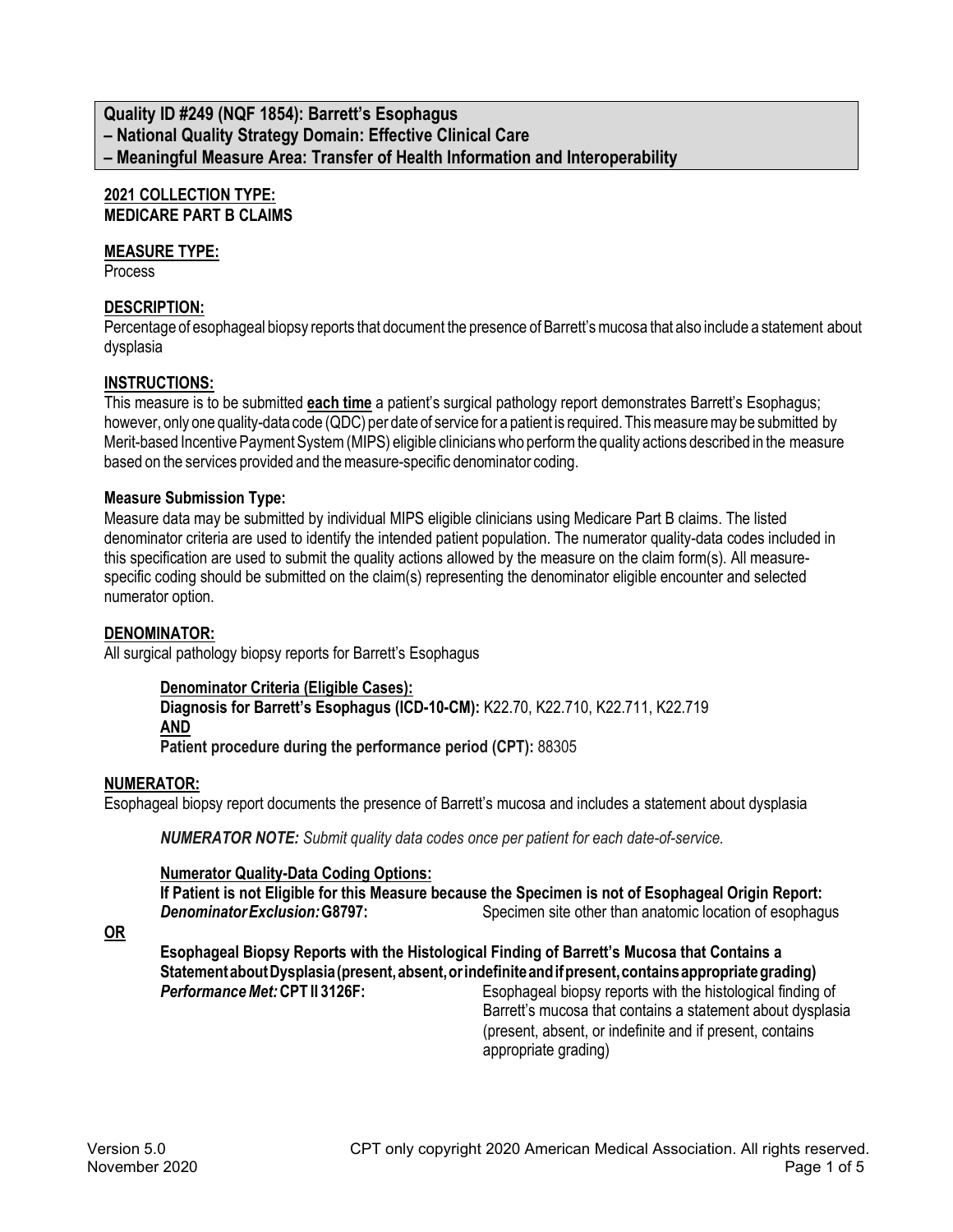**OR**

**OR**

**Esophageal Biopsy Reports with the Histological Finding of Barrett's Mucosa that Contains a Statement about Dysplasia (present, absent, or indefinite) not Performed for Medical Reasons** Append a modifier (1P) to Category II code 3126F to submit documented circumstances that appropriately exclude patients from thedenominator *DenominatorException:* **3126F***with***1P:** Documentation of medical reason(s) for not submitting the histological finding of Barrett's mucosa (e.g., malignant neoplasm or absence of intestinal metaplasia) **Esophageal Biopsy Reports with the Histological Finding of Barrett's Mucosa that does not Contain a Statement about Dysplasia (present, absent, or indefinite), Reason not Otherwise Specified**  Append a submit modifier (8P) to CPT Category II code 3126F to submit circumstances when the action described in the numerator is not performed and the reason is not otherwise specified

**Performance Not Met: 3126F** with 8P: Pathology report with the histological finding of Barrett's mucosa that does not contain a statement about dysplasia (present,absent,orindefinite,andifpresent,contains appropriate grading), reason not otherwise specified

# **RATIONALE:**

Endoscopy is the technique of choice used to identify suspected Barrett's esophagus and to diagnose complications of GERD. Biopsy must be added to confirm the presence of Barrett's epithelium and to evaluate for dysplasia (ACG, 2016; AGA, 2011).

There is a rapidly rising incidence of adenocarcinoma of the esophagus in the United States. A diagnosis of Barrett's esophagus increases a patient's risk for esophageal adenocarcinoma by 30 to 125 times that of people without Barrett's esophagus (although this risk is still small 0.4% to 0.5% per year) (Conteduca et al 2012, Intl J Onc). Esophageal adenocarcinoma is often not curable, partly because the disease is frequently discovered at a late stage and because treatments are not effective. A diagnosis of Barrett's esophagus could allow for appropriate screening of at risk patients as recommended by the American College of Gastroenterology.

Standard endoscopy with biopsy currently is the most reliable means of establishing a diagnosis of Barrett's esophagus. The definitive diagnosis of Barrett's esophagus requires a pathologist's review of an esophageal biopsy. Dysplasia is the first step in the neoplastic process, and information about dysplasia is crucial for clinical decision- making directing therapy. The presence and grade of dysplasia cannot be determined by routine endoscopy, and pathologist's review of a biopsy is essential for recognition of dysplasia, especially given that there are no recommended biomarkers for Barrett's esophagus. Endoscopic surveillance detects curable neoplasia in patients with Barrett's esophagus.

### **CLINICAL RECOMMENDATION STATEMENTS:**

The diagnosis of Barrett's esophagus requires systematic biopsy of the abnormal-appearing esophageal mucosa to document intestinal metaplasia and to detect dysplasia (ACG, 2016).

### **COPYRIGHT: THE MEASURES ARE PROVIDED "AS IS" WITHOUT WARRANTY OF ANY KIND.**

© 2007 and © 2020 College of American Pathologists. All Rights Reserved

Limited proprietary coding is contained in the Measure specifications for convenience. Users of the proprietary code sets should obtain all necessary licenses from the owners of these code sets. The College of American Pathologists disclaims all liability for use or accuracy of any Current Procedural Terminology (CPT®) or other coding contained in the specifications.

CPT® contained in the Measures specifications is copyright 2004-2020 American Medical Association. ICD-10 is copyright 2020 World Health Organization. All Rights Reserved.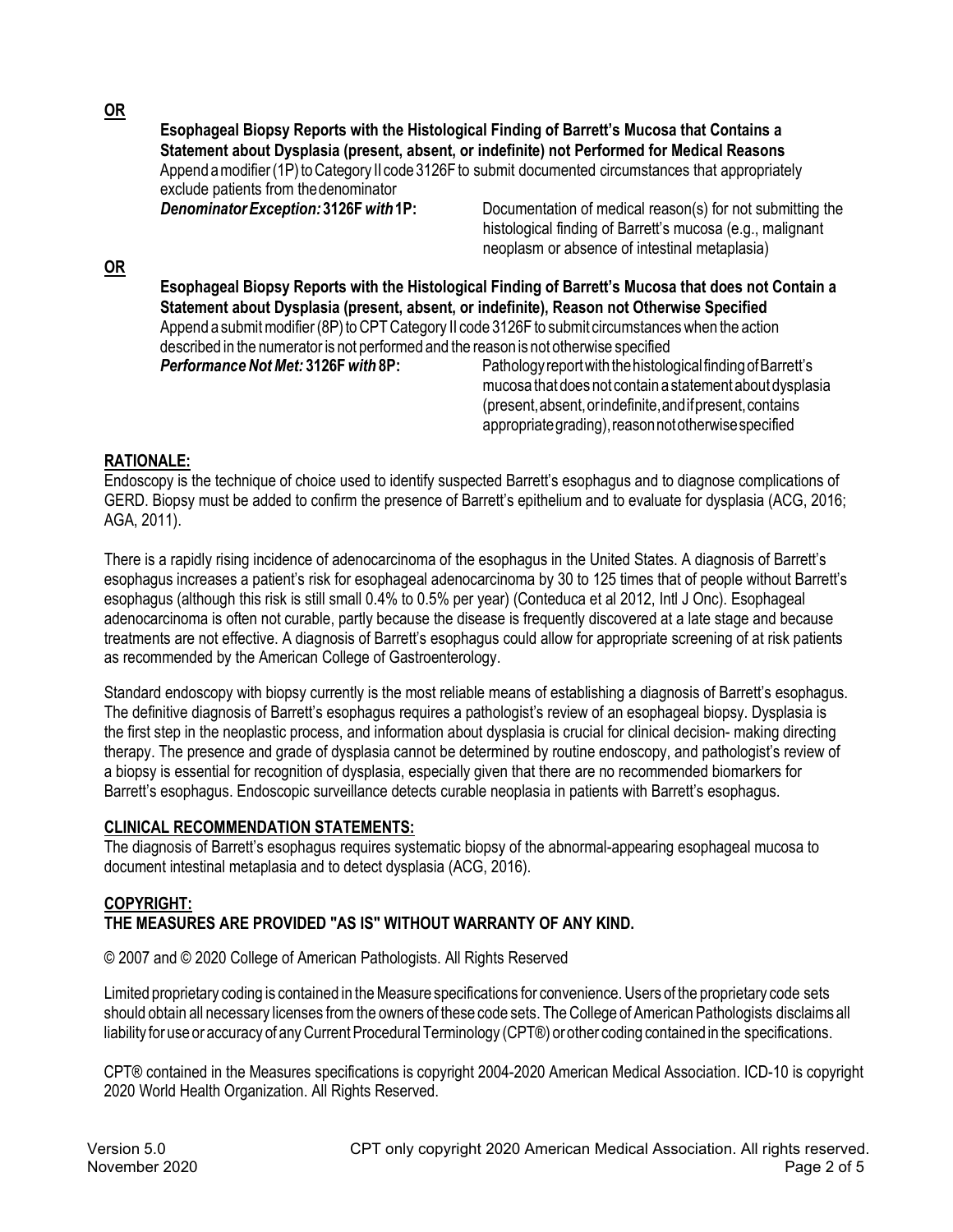#### 2021 Medicare Part B Claims Flow for Quality ID #249 (NQF 1854): **Barrett's Esophagus**

Disclaimer: Refer to the measure specification for specific coding and instructions to submit this measure.



\*See the posted measure specification for specific coding and instructions to submit this measure. NOTE: Submission Frequency: Procedure

CPT only copyright 2020 American Medical Association. All rights reserved. The measure digitaris were developed by CMS as a supplemental resource to be used<br>in conjunction with the measure specifications. They should not be used alone or as a<br>substitution for the measure specifications. They shou

Version 5.0 CPT only copyright 2020 American Medical Association. All rights reserved. November 2020 Page 3 of 5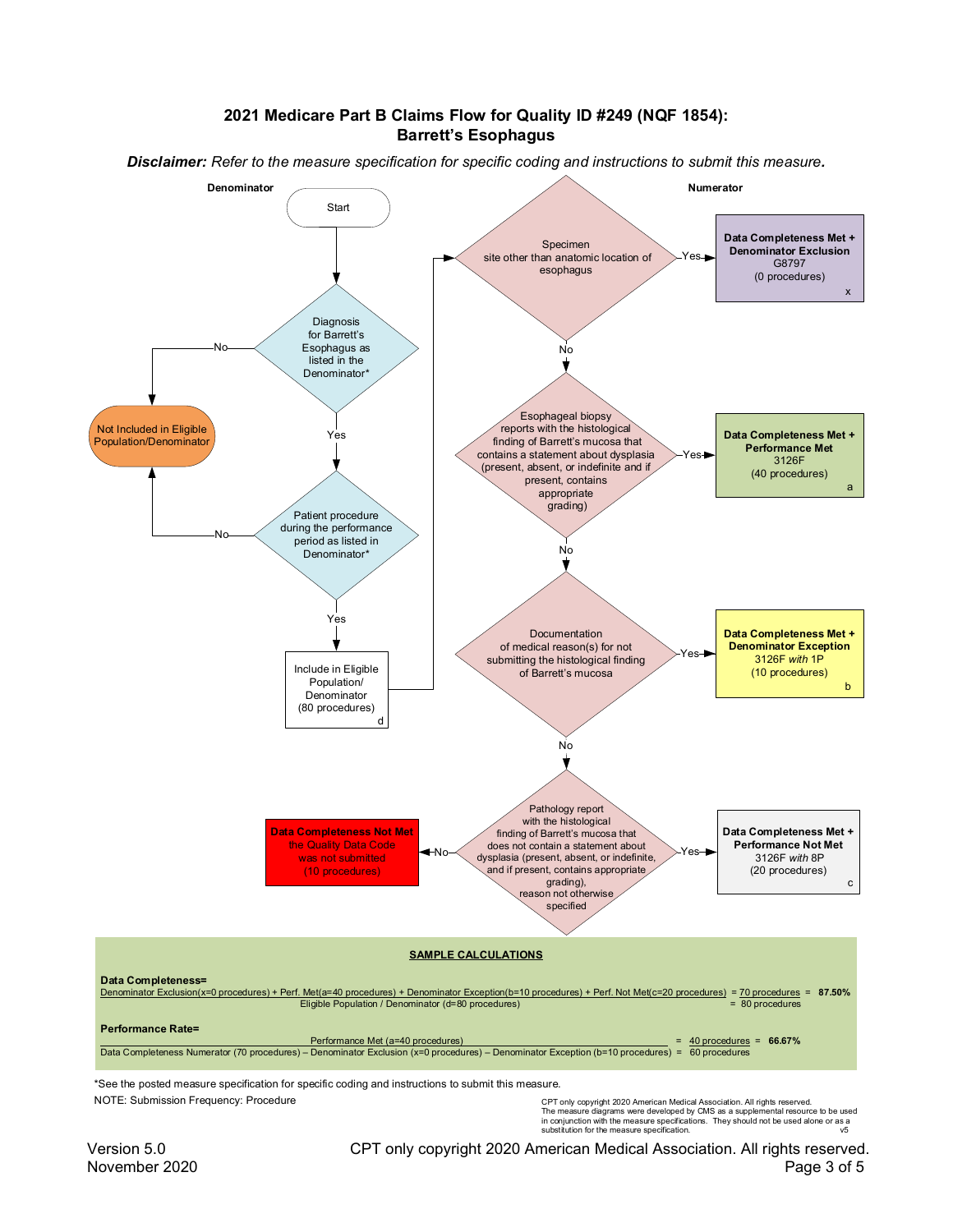# **2021 Medicare Part B Claims Flow Narrative for Quality ID #249 (NQF 1854): Barrett's Esophagus**

*Disclaimer: Refer to the measure specification for specific coding and instructions to submit this measure.*

- 1. Start with Denominator
- 2. Check *Diagnosis for Barrett's Esophagus as listed in the Denominator\**:
	- *a.* If *Diagnosis for Barrett's Esophagus as listed in the Denominator\** equals No, do not include in *Eligible Population/Denominator*. Stop Processing.
	- b. If *Diagnosis for Barrett's Esophagus as listed in the Denominator\** equals Yes, proceed to check *Patient procedure during the performance period as listed in Denominator*.
- 3. Check *Patient procedure during the performance period as listed in Denominator*:
	- a. If *Patient procedure during the performance period as listed in Denominator* equals No, do not include in *Eligible Population/Denominator*. Stop Processing.
	- b. If *Patient procedure during the performance period as listed in Denominator* equals Yes, include in *Eligible Population/Denominator*.
- 4. Denominator Population:
	- Denominator Population is all Eligible Procedures in the Denominator. Denominator is represented as Denominator in the Sample Calculation listed at the end of this document. Letter d equals 80 procedures in the Sample Calculation.
- 5. Start Numerator
- 6. *Specimen site other than anatomic location of esophagus*:
	- a. If *Specimen site other than anatomic location of esophagus* equals Yes, include in *Data Completeness Met* and *Denominator Exclusion*.
		- *Data Completeness Met and Denominator Exclusion* letter is represented in the Data Completeness and Performance Rate in the Sample Calculation listed at the end of this document. Letter x equals 0 procedures in the Sample Calculation.
	- b. If *Specimen site other than anatomic location of esophagus* equals No, proceed to check *Esophageal biopsy reports with the histological finding of Barrett's mucosa that contains a statement about dysplasia*.
- 7. Check *Esophageal biopsy reports with the histological finding of Barrett's mucosa that contains a statement about dysplasia*:
	- a. If *Esophageal biopsy reports with the histological finding of Barrett's mucosa that contains a statement about dysplasia* equals Yes, include in *Data Completeness Met and Performance Met*.
		- *Data Completeness Met and Performance Met* letter is represented in the Data Completeness and Performance Rate in the Sample Calculation listed at the end of this document. Letter a equals 40 procedures in Sample Calculation.
	- b. If *Esophageal biopsy reports with the histological finding of Barrett's mucosa that contains a statement about dysplasia* equals No, proceed to check *Documentation of medical reason(s) for not submitting the histological finding of Barrett's mucosa*.